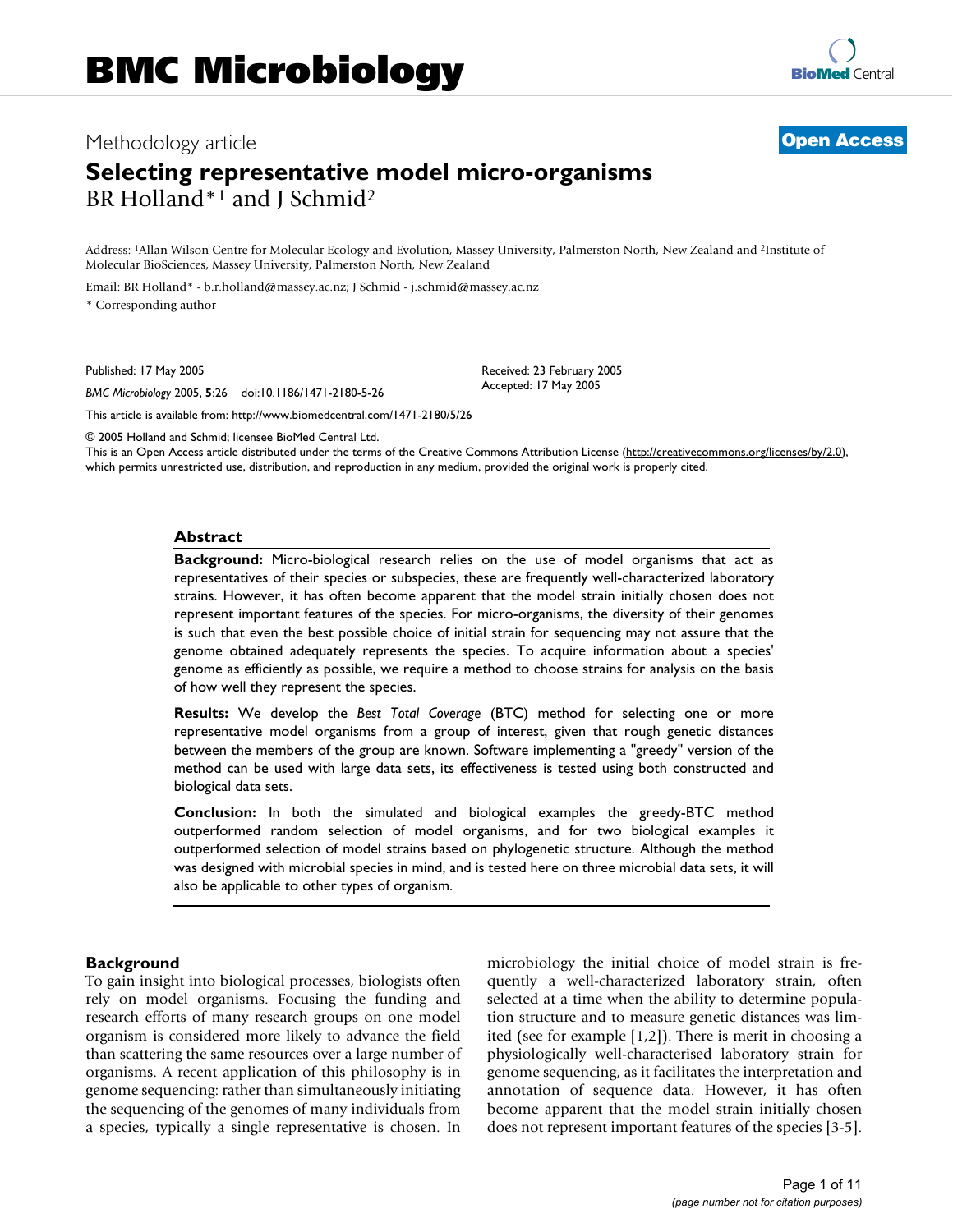For micro-organisms, the diversity of their genomes is such that even the best possible choice of initial strain for sequencing may not assure that the genome obtained adequately represents the species [5-7]; additional strains may need to be studied [7]. To acquire information about a species' genome as efficiently as possible, we require a method to choose strains for analysis on the basis of how well they represent the species.

The problem of choosing representative model strains is complicated by the fact that the value of an organism as a representative depends on the features it is meant to represent. As an example illustrating this problem, assume that we require model organisms that represent a larger group of organisms in terms of amino acid sequence at a particular open reading frame (ORF). Suppose that we are able to find a single model organism which represents the entire group; i.e. BLAST searches find significant homologies between the amino acid sequence of the model protein and proteins from the other organisms. Let us assume that homologies between the protein of the model organism and the more distant members of the group are low, albeit still significant. We would conclude, using the BLAST homology criterion that we have represented the group, and have done so efficiently, using only one model organism. However, if we were then to try to use this same organism to design PCR primers for amplifying the ORF in all members of the group, the model organism would fail for the more distant members. Likewise if we were to investigate another, less conserved ORF across the group, the model organism may fail to show significant homology to a large number of members of the group even at the amino acid sequence level. Another difficulty in choosing model organisms is that our selection will be based on limited and biased information obtained in a screen of the group we wish to represent, such as sequences from a few genes or restriction fragment length polymorphism (RFLP) data which may not represent, or only be loosely linked to, diversity across the entire genome.

In this paper we describe and evaluate approaches for the rational selection of model organisms, which take these problems into consideration.

## **Results and discussion** *Finding the best model organism*

As illustrated in the introduction, there will be some threshold distance, i.e. level of genetic difference, between the model organism and other organisms, above which the model organism will no longer be a useful representative, and different applications will have different threshold values. If we need a model organism for some specific application where a threshold distance, *T*, is known, the problem of selecting the best model organism can be solved by choosing the organism for which the greatest number of other organisms lie within this genetic distance, *T*. We refer to this criterion as *Best Coverage*.

For the purpose of illustration we display a constructed example where distances between organisms are the distances on a plane (Figs. [1](#page-2-0)A and [1B](#page-2-0)). Intuition suggests that model organisms chosen according to the *Best Coverage* criterion will be central to the group of interest. For example, in Figure [1A](#page-2-0) organism **a** is the most central, it has the best coverage for any choice of threshold distance. Conversely, a non-central organism such as organism **b** has worse coverage for any value of *T*. Choosing a model organism in the example in Figure [1](#page-2-0)A is trivial because the members of the group are distributed in a highly symmetrical fashion. However, in many cases members of a group will not be symmetrically distributed and there will be no obvious central organism. In such a case, shown in Figure [1](#page-2-0)B, the value of the threshold distance, *T*, will affect the decision as to which organism is best. Depending on the choice of *T*, organism **a**, **b**, or **c** could be preferred. Figures [1](#page-2-0)C and [1](#page-2-0)D display *Coverage* for increasing values of *T* for the marked organisms in 1A and 1B respectively. Note that in Figure [1D](#page-2-0) organism **a** is best for low threshold values and that organism **c** is best for high threshold values, however, taken as an aggregate over a range of T values organism **b** is superior.

Finding the best threshold distance for selecting model organisms from a group poses a number of difficulties. Firstly, as noted, different applications require different thresholds and so no one threshold distance will be ideal as a basis of model strain selection, unless the model strain is only to be used for one particular application. Secondly, even if we knew in advance the exact feature which we want the model organism to represent, there will only be limited information on the variation in this feature for the entire group of organisms -after all, if the organisms were exactly characterised there would be no need to pick model organisms for further study. Lastly, if we want to make a good choice of model organisms we will need to initially sample a large number of members of the group the model organisms are supposed to represent. This favours the use of methods that produce "quick and dirty" estimates of relationships between members such as short sequence alignments, fragment length polymorphism, biotyping or enzymatic activity. The resulting distances will only be a rough guide to the true relationship between organisms, and their relationship to *T* for specific applications will be unknown.

These considerations suggest that a good criterion for choosing a model organism is that it be representative for a range of *T* values. This can be implemented by normalising the available distances within a group to be represented to have a maximum of 1, and summing the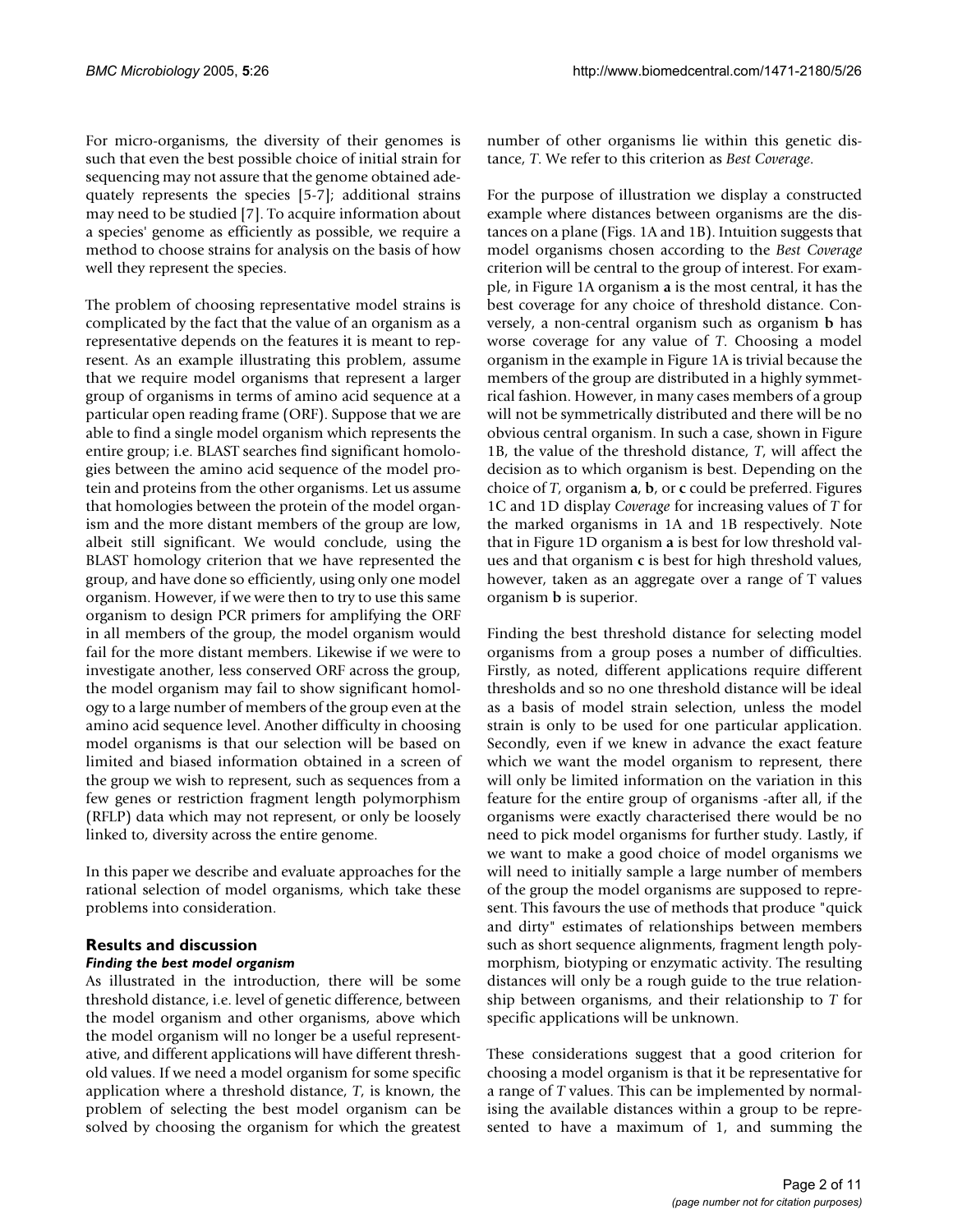<span id="page-2-0"></span>

**Coverage plots for example data sets.** A and B) Artificial data sets where organisms are represented by dots with Euclidean distances. The concentric circles around the labelled organisms indicate how many organisms would be well represented by this choice of model strain for different threshold values. C and D) Coverage plots for the data sets in A and B respectively, showing how many organisms are well represented for increasing threshold values. Key for D: **a** – x, **b** – o, **c** – ∆. E) *Best Total Coverage* score (as a percentage of maximum) for 1–30 model organisms, for data set B, the model organisms are selected using a greedy implementation of the BTC method as described later in the text.

*Coverage* criterion for *T* at steps between 0 and 1, e.g. {0 0.05, 0.10... 0.95, 1.00}. We refer to this score as being the *Total Coverage* for the model organism, as it is an aggregate over a range of *T* values. The *Best Total Coverage* (BTC) method picks the organism for which this score is largest. Relating this to the coverage graphs (Figs. [1C](#page-2-0) and [1D](#page-2-0)) the BTC method picks the organism with the largest area beneath the curve, for 1C this is organism **a**, and for 1D it is organism **b**.

#### *Determining the number of model organisms required*

We can see in Figure [1](#page-2-0)A, and especially 1B, that for small threshold values, even the best possible model organism,

as selected by the best total coverage method, cannot represent the entire group of organisms. Rather than choosing a single model organism we would prefer, if possible, to choose a set of model organisms so that as many organisms as possible lie within the threshold distance of at least one model organism for a particular application. Obviously coverage will continue to improve, or at least not get worse, as more and more model organisms are allowed. Indeed, in the ideal case every unique organism would be chosen as a model organism. However, financial and time constraints usually mean that such a solution is not feasible. Plotting the increase in coverage for different numbers of models organisms allows one to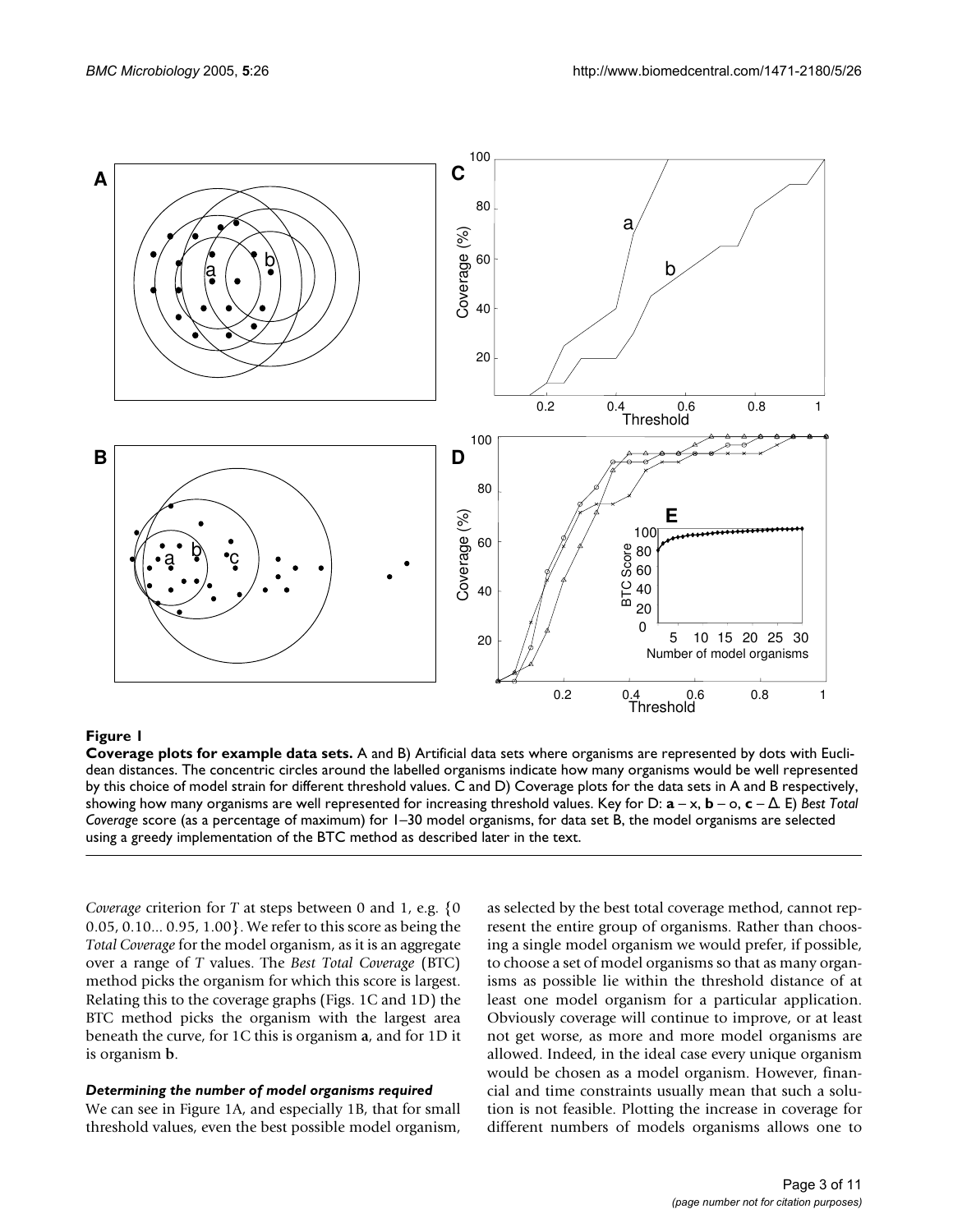|                     | Total coverage (percent of exact method) |         |         |
|---------------------|------------------------------------------|---------|---------|
|                     | $k = 1$                                  | $k = 2$ | $k = 3$ |
| <b>Greedy Score</b> | 100.0%                                   | 99.6%   | 99.6%   |
| Random Score        | 77.7%                                    | 76.5%   | 76.4%   |

**Table 1: Performance of the greedy algorithm in selecting model organisms from simulated DNA sequence data sets.**

The scores are the mean *Total Coverage* over the 100 simulated data sets for *k* = 1, 2 or 3 with the greedy and random scores (scores obtained when randomly chosen sequences are used as model strains) expressed as a percentage of the exact scores. All data sets were generated as described in the methods section, distances were normalised to have a maximum value of 1, and *Total Coverage* was evaluated in steps of 0.05 between 0 and 1.

judge when no significant improvement results from adding another model organism, or whether the improvement outweighs the cost of dealing with an extra model organism. For example, Figure [1E](#page-2-0) shows the BTC score (as a percentage of the maximum possible) for the data set in Figure [1](#page-2-0)B with from one up to thirty model organisms allowed. In this example the graph suggests that only marginal improvements in coverage can be obtained by having more than one or two model organisms. In the case where there are distinguishable clusters of genetically similar strains, the value of k could be predetermined based on the number of clusters.

#### *Computational strategies for implementing the methods*

For practical application of the strategies outlined above, we must consider the computational complexity of finding the best set of model organisms. For a group of *n* isolates and a predetermined number of model organisms *k* there are  $n!/k!(n - k)!$  possible sets of model organisms to be tested, and for each set of model organisms it requires *nk* operations to calculate *Coverage*, because for each of the *n* isolates, at worst *k* putative model organisms must be checked to determine if the distance between the isolate and the model organism is less than *T*. So, for a fixed *k*, it will take time proportional to  $n^{k+1}$  to compute the best set of model organisms. This means that for large *n* and *k* it will become computationally intractable to test all possible sets of model organisms. For example, for *k* = 3 model organisms from a set of 100 organisms there are 161,700 possible sets of model organisms to consider, for *k* = 5 model organisms there are 75,287,520 sets to consider, and for  $k = 10$  there are  $1.73 \times 10^{13}$ .

To avoid this problem a greedy approximation to the exact method can be used. Initially one model organism is chosen, the one that gives the largest *Total Coverage* score, then model organisms are added one at a time, at each stage picking the organism which gives the largest improvement in the *Total Coverage* score, until some predefined number of model organisms have been selected. We name this the greedy-BTC method.

#### *Test of the effectiveness of the greedy-BTC method for choosing model organisms*

We tested the performance of the greedy method in several ways. Firstly we compared the greedy-BTC method against the exact-BTC method using a range of simulated sequence data (see the Methods section for details on data generation). The greedy method gave similar results to the exact method for problems with small (computationally feasible) numbers of model sequences (Table 1; for comparison the *Total Coverage* scores for randomly selected model sequences are also included). For larger numbers of model organisms we would expect that the greedy method would perform less well relative to the exact method. However, in this context we are not so concerned with finding an optimal solution – a good solution will do.

Secondly we compared the greedy-BTC method against both a large number of random selections of model organisms and researchers' selections based on phylogenetic evidence. We used two MLST data sets: 139 strains of *Enterococcus faecium* [8], and 121 strains of *Candida albicans* [9]. Six researchers (four phylogenetics researchers from the Allan Wilson Centre for Molecular Ecology and Evolution, and the two authors) were given copies of the two trees and asked to select three and five model strains respectively that they felt would be good representatives of the group of strains based on the phylogenetic tree. (The reasons we fixed *k = 5* for the *E. faecium* data and *k = 3* for the *C. albicans* data are detailed in a later section.) The trees in figures 2A and 3A show the researchers' selections of model organisms and the greedy-BTC choice of model organisms. Figures 2B and 3B compare the performance of these selections along with 1000 random selections of model organisms. The greedy-BTC strains performed better than random selection in all but 4/2000 cases and always outperformed the human selections.

An interesting outcome of this experiment is that strain selections which seem almost identical based on the phylogenetic tree, for example those selections represented by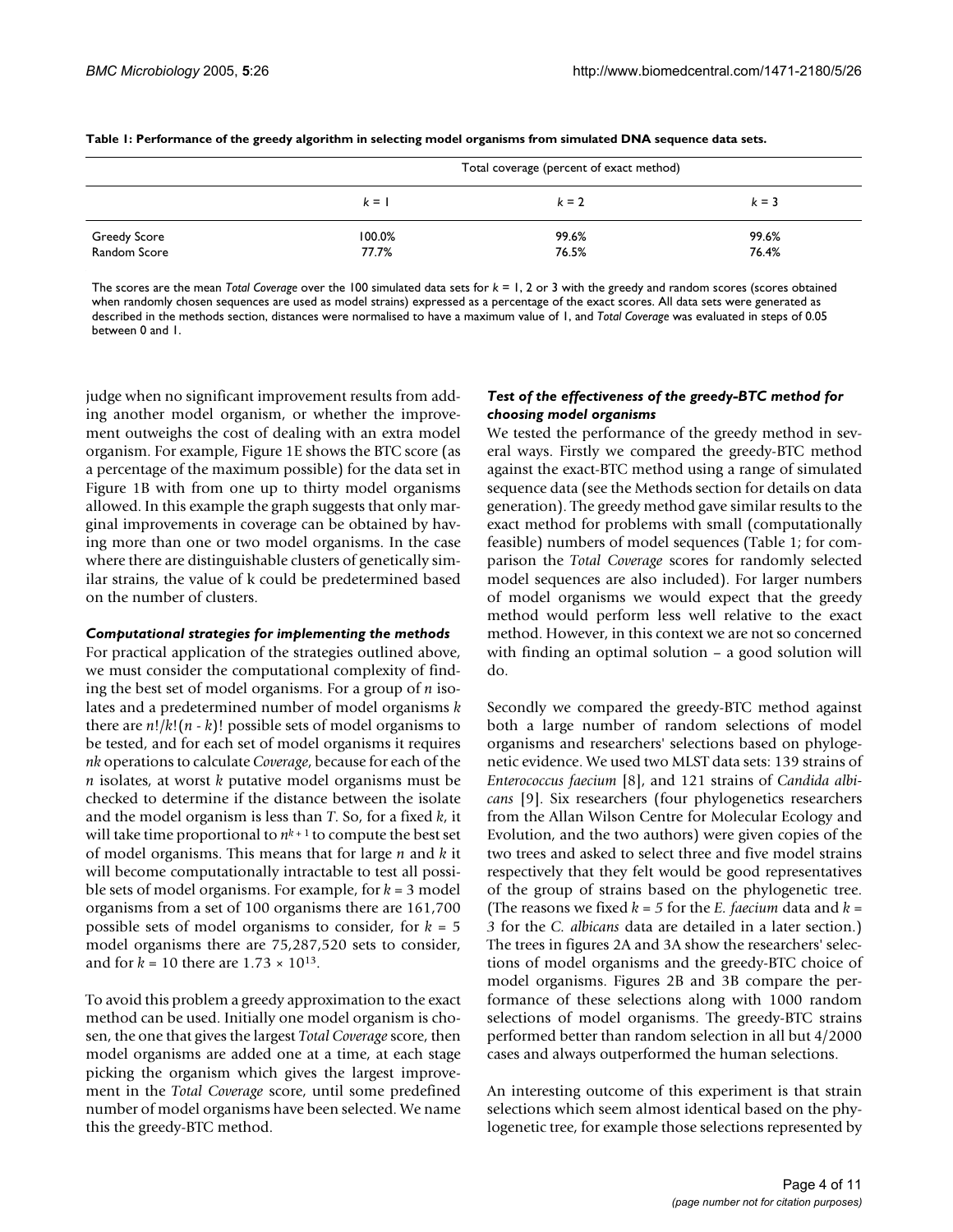

## Comparing greedy-BTC model strains to **Figure 2** researchers' selections for the *Enterococcus* data

**Comparing greedy-BTC model strains to researchers' selections for the** *Enterococcus* **data.** Neighbor-joining [10] tree based on MLST data for 139 *E. faecium* strains. Each MLST scheme has seven genes, these genes were concatenated together and a distance matrix (used by both neighbor-joining and the greedy-BTC method) was constructed based on uncorrected distances between pairs of sequences (i.e. the proportion of sites that differ). The blue triangles indicate the five model strains selected using the greedy-BTC method. Coloured circles indicate model strains selected by six researchers. The inset histogram compares the BTC-scores of the greedy and human selection to 1000 random selections of five model strains.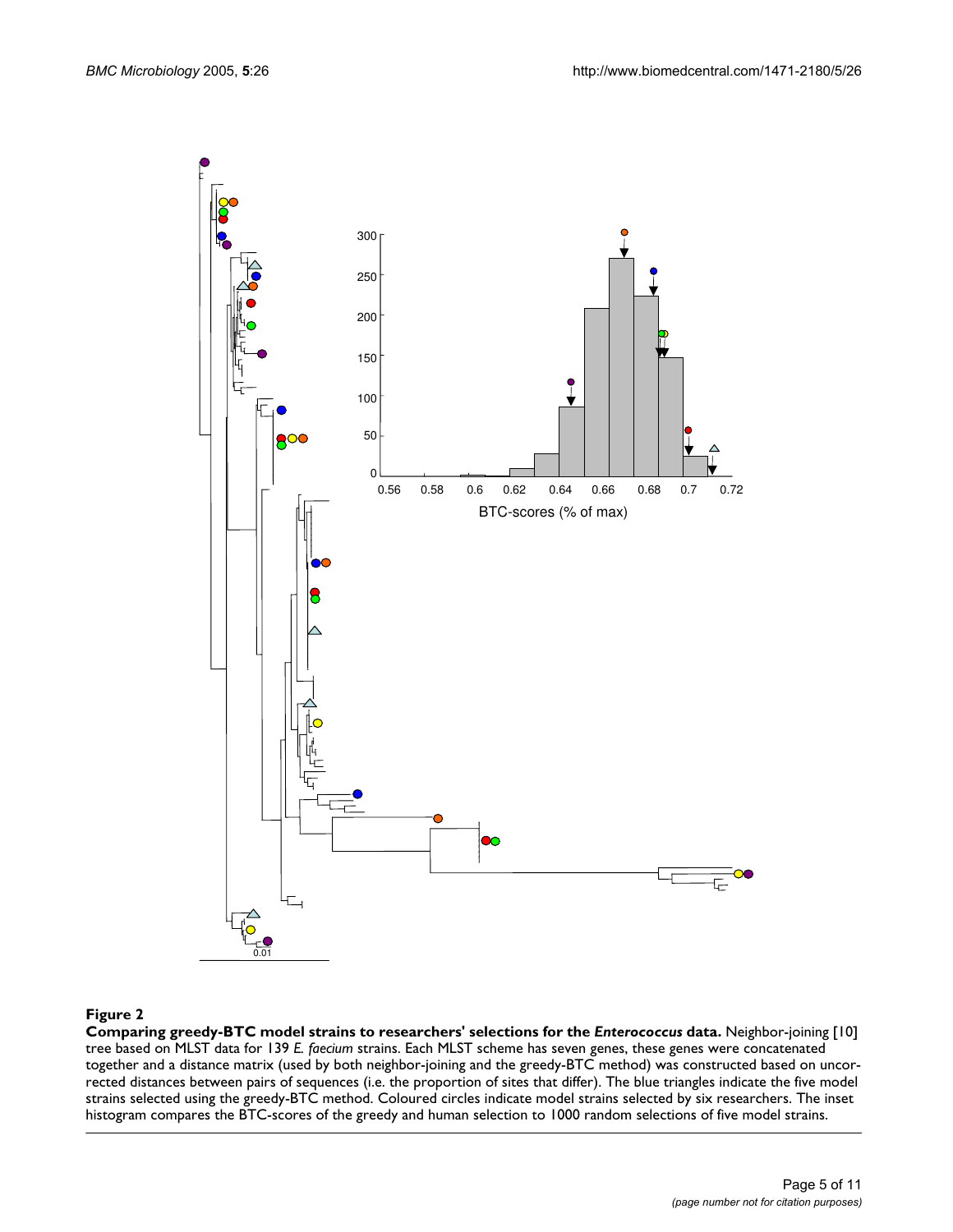

#### Comparing greedy-BTC model strains to **Figure 3** researchers' selections for the *Candida* data

**Comparing greedy-BTC model strains to researchers' selections for the** *Candida* **data.** Neighbor-joining tree based on MLST data for 121 *C. albicans* strains (see figure 2 caption for details of construction). The blue triangles indicate the three model strains selected using the greedy-BTC method. Coloured circles indicate model strains selected by six researchers. The inset histogram compares the BTC-scores of the greedy and human selection to 1000 random selections of three model strains.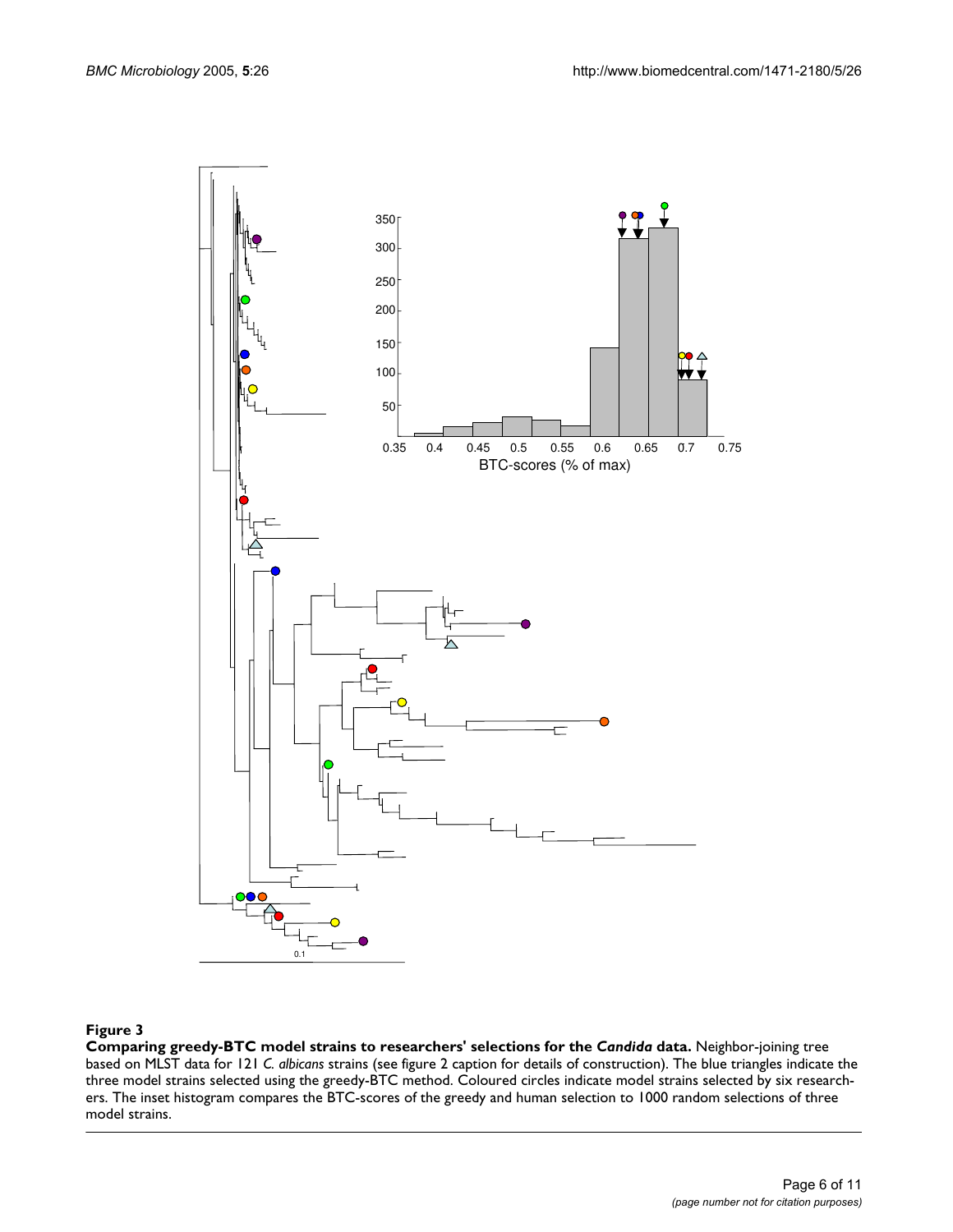

**Performance of the greedy-BTC method for** *Pseudomonas* **data.** A) The greedy *Best Total Coverage* score for *k* = 1–10 model organisms, for the *Pseudomonas* RFLP distances, is shown by the crosses. For each value of *k* the box and whisker plot indicates the quartiles (i.e. the box indicates those 50 % of the values closest to the median) and range for 1000 random choices of model organisms. *Total Coverage* scores were produced by adding up the percentage of organisms represented at each of 20 threshold value intervals (0, 0.05, 0.10,...,0.95 and 1.0); they are reported as a percentage of the maximum possible *Total Coverage* score. B) Histogram showing the *Total Coverage* scores of 1000 random choices of model organism, the arrow indicates the *Total Coverage* score for the BTC choice of model strain.

red and green circles in figure 3A, performed quite differently. This is probably because trees cannot (except in the case of perfectly treelike distances) reflect all of the information in the distance matrix [10].

#### *Assessing usefulness of the method in choosing model organisms representing characters unknown at the time of selection*

As pointed out in the introduction, selection of model organisms will often be based on characters different from the ones which will later be studied using the model organism. Since different loci may evolve according to different processes in different lineages [10], selecting a model organism using one set of characters does not guarantee that it is representative for other characters. The exchange of genetic material between organisms of different species (horizontal gene transfer) will produce additional problems of a similar nature. The true test of a method for selecting model organisms is therefore if it can arrive at a model organism which is reasonable representative for characters not used in its selection.

We therefore tested the BTC method on three examples of micro-biological data sets in which we could assess the representativeness of model organisms for characters not used in their selection. In each case we began by using one character set to choose the greedy-BTC model strains for *k* in the range 1–10. As in the previous example with simulated data we compared the greedy-BTC score to the *Total Coverage* score attained by random sets of model organisms for each data set and value of *k*. Then, for a fixed value of *k*, we compared our choice of model organisms with random choices of *k* organisms, in terms of how well they represented the characters not used in the selection of the model organisms.

The first example was a sample of 22 *Pseudomonas aeruginosa* strains, for which both RFLP typing data and sequence data (*pvdS* gene) are available [11]. We used the RFLP data for model strain selection. As expected, the plot of greedy BTC score versus *k* for the RFLP based distances (Fig. 4A) showed a gradual improvement in *Total Coverage* as increasing numbers of model strains are used. For each value of *k* (*k* = 1–10) we compared the *Total Coverage* of the greedy-BTC model strains to the *Total Coverage* of 1000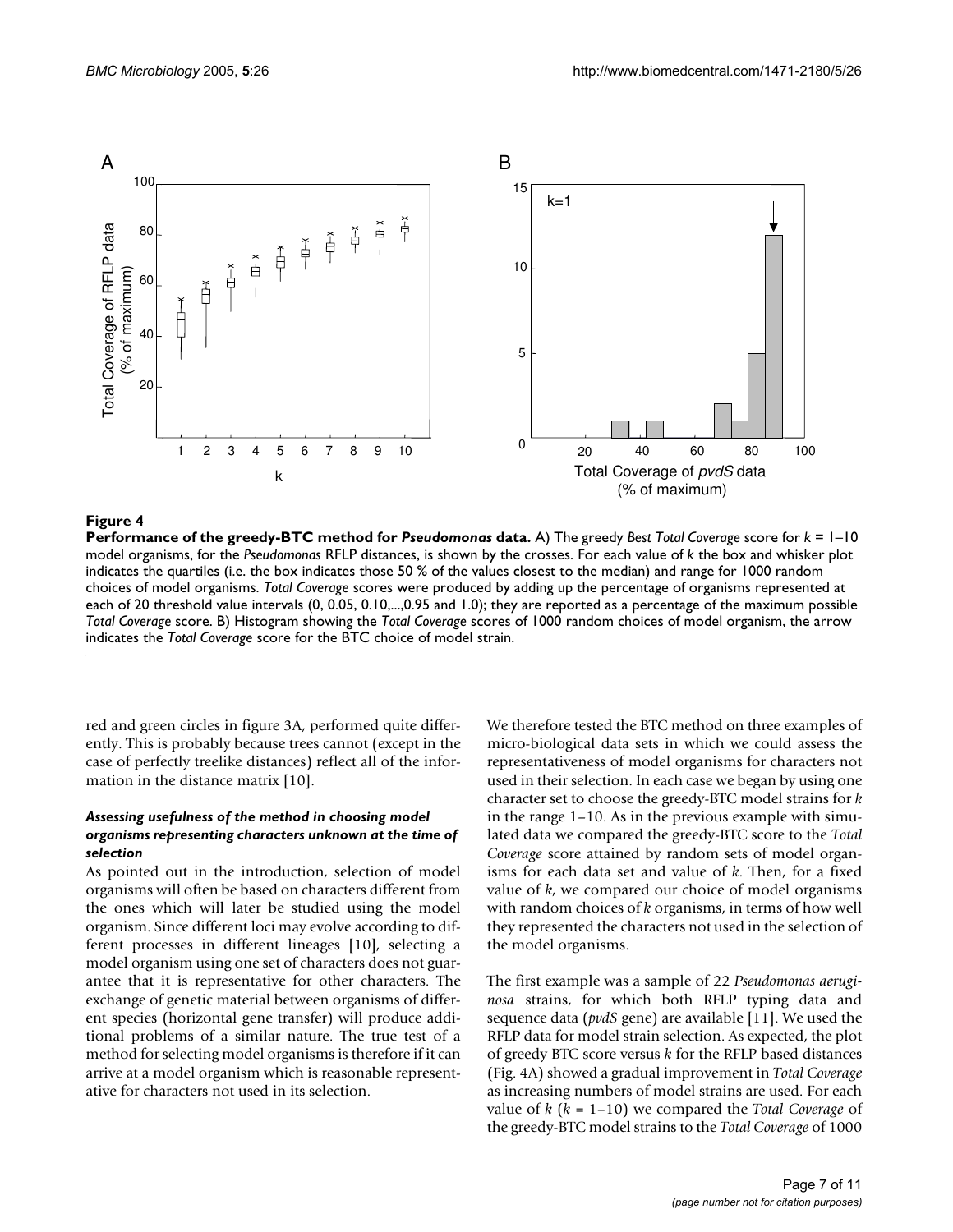

**Performance of the greedy-BTC method for** *Enterococcus* **data.** A) The greedy *Best Total Coverage* score for *k* = 1–10 model organisms, for the distances generated from all loci excluding *adk*, is shown by the crosses. For each value of *k* the box and whisker plot indicates the quartiles (i.e. the box indicates those 50 % of the values closest to the median) and range for 1000 random choices of model organisms. *Total Coverage* scores were produced by adding up the percentage of organisms represented at each of 20 threshold value intervals (0, 0.05, 0.10,..., 0.95 and 1.0); they are reported as a percentage of the maximum possible *Total Coverage* score. B) For each omitted locus the box and whisker plot indicates the quartiles and range for 1000 random choices of 5 strains. The score of the five greedy-BTC model strains are shown by crosses. C) Histogram showing the aggregate *Total Coverage* scores of 1000 random choices of five strains summed over the seven data sets, the arrow indicates the aggregate *Total Coverage* score for the BTC choices of model strains.

randomly chosen sets of *k* strains. For all values of *k* tested the greedy-BTC score is in the top quartile of the distribution of scores for randomly chosen strains.

To assess the representativeness of the BTC model strain on the *pvdS* data (not used in model strain selection) we fixed  $k = 1$ , as the total number of strains was fairly small, and Figure 4A did not suggest any obvious clustering in the data (clustering would be indicated by a sharp jump in coverage for some value of *k*). We then measured the *Total Coverage* of the selected model strain for the *pvdS* gene and compared it to the *Total Coverage* of the remaining 21 strains (Fig 4B). (In order to compute the *Total Coverage* score for the *pvdS* data we constructed Hamming distances from the sequence alignment.) In 55% of cases random selection did equally well (this was unsurprising as 12/22 of the strains had identical *pvdS* sequences), but in 45% of the cases random choice gave a worse representation than the BTC selected model strain.

The second data set consisted of partial sequences of seven genes (*adk, atpA, ddl, gyd, gdh, purK*, and *pstS*) of 139 *Enterococcus faecium* strains [8]. We constructed seven test data sets, for each a distance matrix was generated by taking the Hamming distances from the sequences for six of the loci (i.e. each time we omitted one locus). Using these distances we carried out selection of model organisms separately for each of the seven test data sets. We then tested the performance of the greedy-BTC method by assessing how well the model organisms represented the seventh locus (omitted when constructing the distance matrix).

For each value of *k* (*k* = 1..10) we compared the *Total Coverage* of the greedy-BTC model strains to the *Total Coverage* of 1000 randomly chosen sets of *k* strains. The results for one of these data sets (*adk* omitted) are shown in Figure 5A. The greedy-BTC model strains were always in the top quartile of the distribution of scores for random strains.

To assess the representativeness of the greedy-BTC model strains on the omitted gene (not used in model strain selection) we fixed  $k = 5$ , and compared the five greedy-BTC model strains to random selections of five strains. Figure 5B shows the performance on each data set. In one case the greedy-BTC model strains outperformed the random strains and in six cases the greedy-BTC model strains performed about equally to the median random score. However, note that the distribution of random scores is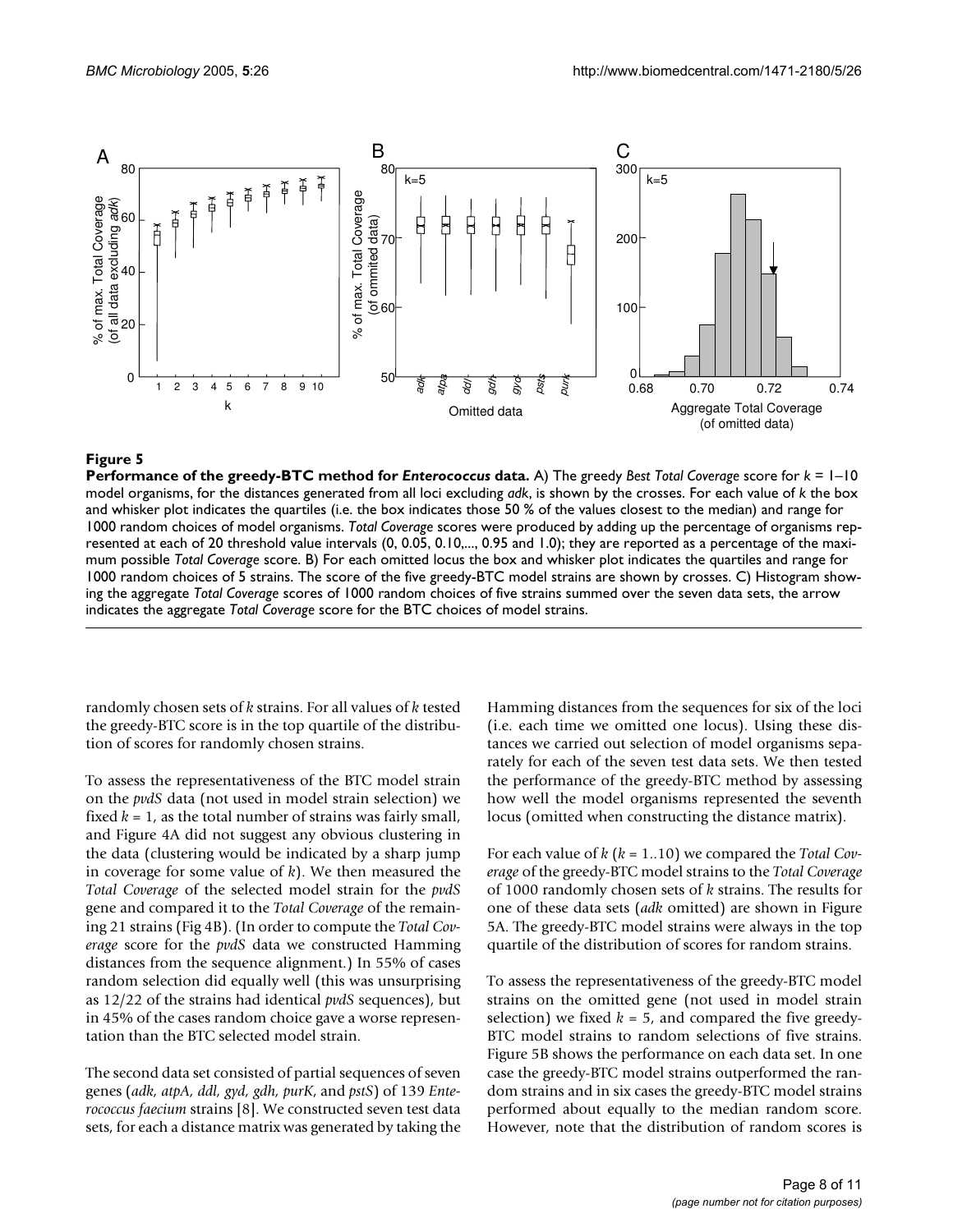

**Performance of the greedy BTC method for** *Candida* **data.** A) The greedy *Best Total Coverage* score for *k* = 1–10 model organisms, for the distances generated from all loci excluding *AAT1a*, is shown by the crosses. For each value of *k* the box and whisker plot indicates the quartiles (i.e. the box indicates those 50 % of the values closest to the median) and range for 1000 random choices of three strains. *Total Coverage* scores were produced by adding up the percentage of organisms represented at each of 20 threshold value intervals (0, 0.05, 0.10,..., 0.95 and 1.0); they are reported as a percentage of the maximum possible *Total Coverage* score. B) For each omitted loci the box and whisker plot indicates the quartiles and range for 1000 random choices of three strains. The score of the three greedy-BTC model strains are shown by crosses. C) Histogram showing the aggregate *Total Coverage* scores of 1000 random choices of three strains summed over the seven data sets, the arrow indicates the aggregate *Total Coverage* score for the BTC choices of model strains.

skewed – i.e. the best random sets of strains had scores about 5% higher than the greedy-BTC model strains but the worst random sets had scores about 10% lower than the model strains. Figure 5C shows the aggregate performance over all seven data sets. Picking strains systematically using the BTC method did better than picking a random set of five strains in 844 out of 1000 cases.

The third data set consisted of partial sequences of seven genes (*AAT1a*, *ACC1*, *ADP1*, *MPIb*, *SYA1*, *VPS13*, and *ZWF1b*) of 122 *Candida albicans* strains [9]. Similarly to the previous example, we generated seven distance matrices, each based on six of the loci, and, using these distances, carried out selection of model strains. We then tested our choice by assessing how well the model strains represented the alleles at the seventh locus (omitted when constructing the distance matrix).

For each value of *k* (*k* = 1..10) we compared the *Total Coverage* of the greedy-BTC model strains to the *Total Coverage* of 1000 randomly chosen sets of *k* strains. The results for one of these sequence sets (*AAT1a* omitted) are shown in Figure 6A. The greedy-BTC model strains were always in the top quartile of the distribution of scores for random strains, and for  $k = 5, 6, 7, 8, 9$ , and 10 the scores for the greedy-BTC model strains were outside the range of scores for random sets of strains.

To assess the representativeness of the greedy-BTC model strain on the omitted gene (not used in model strain selection) we fixed  $k = 3$ , and compared the three greedy-BTC model strain to random selections of three strains. Figure 6B shows the performance on each data set. In four out of seven cases the greedy-BTC model strains outperform randomly chosen strains at representing the omitted gene, but for *AAT1a* and *ACC1* random selection does better. Figure 6C shows the aggregate performance over all seven data sets, in 759 cases out of 1000 the greedy-BTC model strains outperformed the randomly chosen strains.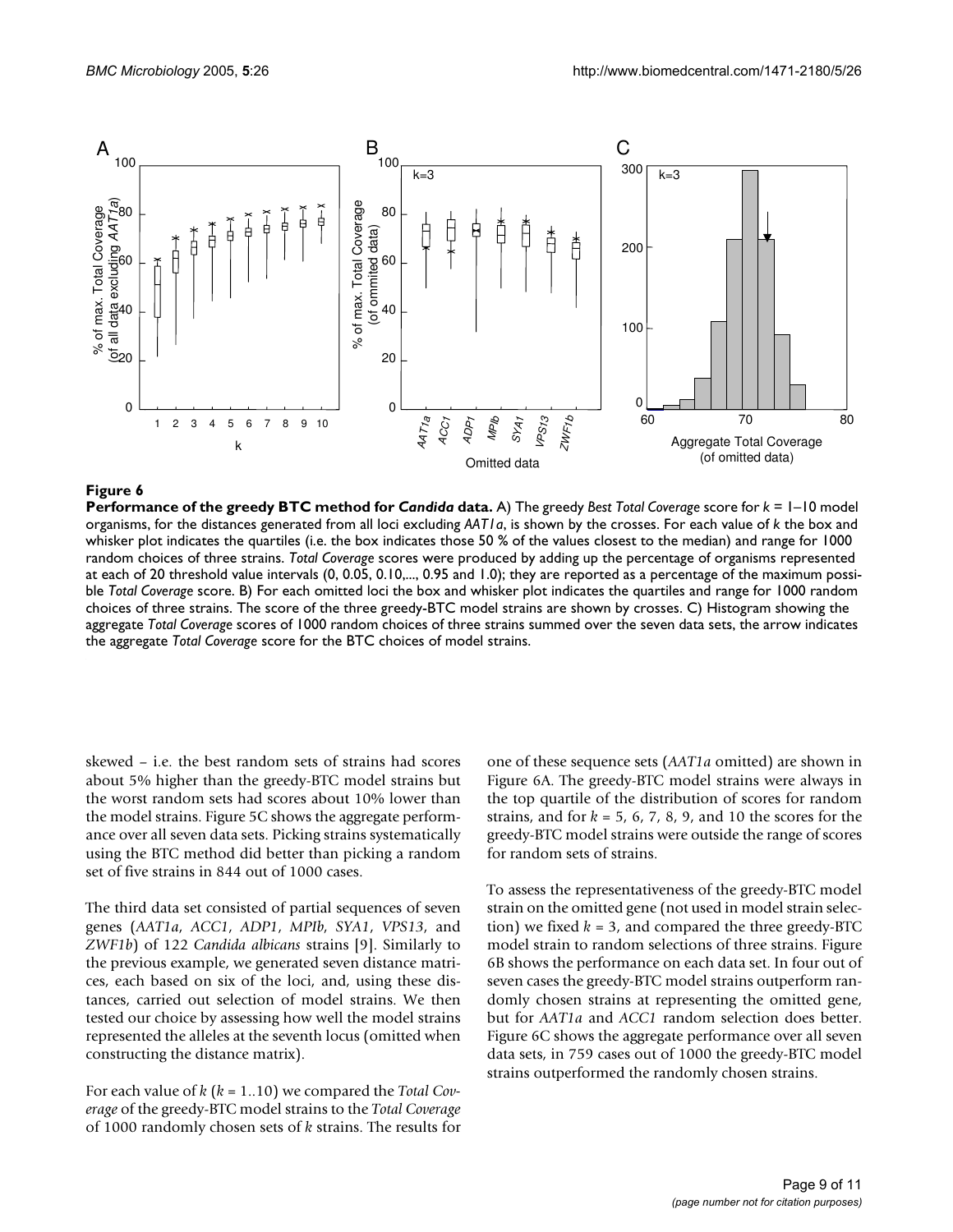## **Conclusion**

The greedy-BTC method outperformed selections based on phylogenetic evidence made by researchers with experience in phylogenetics. By testing the greedy-BTC choice against the exact-BTC where feasible or against a large number of random selections of model strains we also demonstrated that the method comes close to achieving optimal representation of organisms (according to the BTC criterion).

The greedy-BTC also performed well in the more challenging situation where the characters to be represented were not used in model strain selection; for most of the biological data sets, with the exception of two loci in the *Candida albicans* data, the greedy-BTC model organisms did an equal or better job than random organisms of representing data not used in model strain selection.

One interesting feature of the distributions of *Total Coverage* scores for random organisms is its skewness – many sets produce good scores but there is a long tail of poor scores. This feature seemed to be consistent across a range of data sets. This means that picking organisms at random may occasionally do a little better than using the greedy-BTC method but it may also do a lot worse.

The three biological data sets analysed suggest that the BTC method we have developed should facilitate selection of model organisms that will be representative of the group of interest for a wide range of applications. Nevertheless, differences in the rate of evolution at different loci plus other phenomena such as horizontal gene transfer place limits on the degree of reliability of selected model organisms in terms of representativeness in regard to other, unknown loci. We would therefore suggest that if the BTC method were used to select organisms for a project associated with major expenses (in terms of time or money), such as a genome sequencing project, it would be advisable to begin by eliminating part of the input data and testing how well the method works at selecting model organisms that capture the diversity of the omitted part of the data. Such an analysis will not only provide a general idea of how well the selected organisms will represent the sample, it will also reveal if some of the markers intended for selection may give misleading information. If, for instance one of them had been acquired by horizontal gene transfer, this should become apparent as poor representation of allelic diversity at that marker locus by model organisms selected on the basis of the remaining markers.

We note that one problem our method does not address is how to obtain a suitable collection of the group of organisms on which the BTC method is to be used to choose representatives. The BTC method is aimed at optimally representing a group defined by its user, and highly prevalent genetically similar subgroups in this userdefined group will carry more weight than low prevalence groups. Therefore, if the group is biased so that particular groups are over represented, the BTC choice of model strains will be biased as well.

## **Methods**

The greedy-BTC and exact-BTC methods described for selecting model organisms have been implemented in a C program that has been tested using both UNIX and WindowsXP. The exact method is only feasible for  $k \leq 3$ unless the total number of strains is also fairly small; the program automatically defaults to the greedy method if k  $\geq$  4 and n  $\geq$  10. The program also works for user-defined threshold values. All code is available on request from b.r.holland@massey.ac.nz.

The method described can be expressed mathematically as follows. Firstly let *X* be the set of all organisms, and *d(m,x)* a measure of the distance between organism *m* and *x*. Define  $y(m,x) = 1$ , if  $d(m,x) < T$ ,

 $y(m,x) = 0$ , otherwise.

In the case of choosing a single model organism *m*

$$
BestCoverage = \max_{m \in X} \sum_{x \in X} \gamma(m, x)
$$
  

$$
BestTotalCoverage = \max_{m \in X} \sum_{Tvalues} \sum_{x \in X} \gamma(m, x)
$$

To solve the multiple model organism case we choose a set *M* of fixed size *k*, such that

$$
BestTotalCoverage = \max_{M} \sum_{Tvalues} \sum_{x \in X} \min_{m \in M} \gamma(m, x)
$$

The test data used to generate Table 1 was generated using the software Treevolve version 1.3.2 [12] to simulate DNA sequences along a large (1000 taxon) random tree according to a simple model of nucleotide substitution (the Jukes Cantor model [13]). One hundred data sets of size 20 were then sampled from this large data set, and distance matrices were generated by taking the uncorrected distance between sequences (this is the proportion of sites that differ between the two sequences).

## **List of abbreviations**

BTC – best total coverage

- MLST multi-locus sequence typing
- ORF open reading frame
- PCR polymerase chain reaction